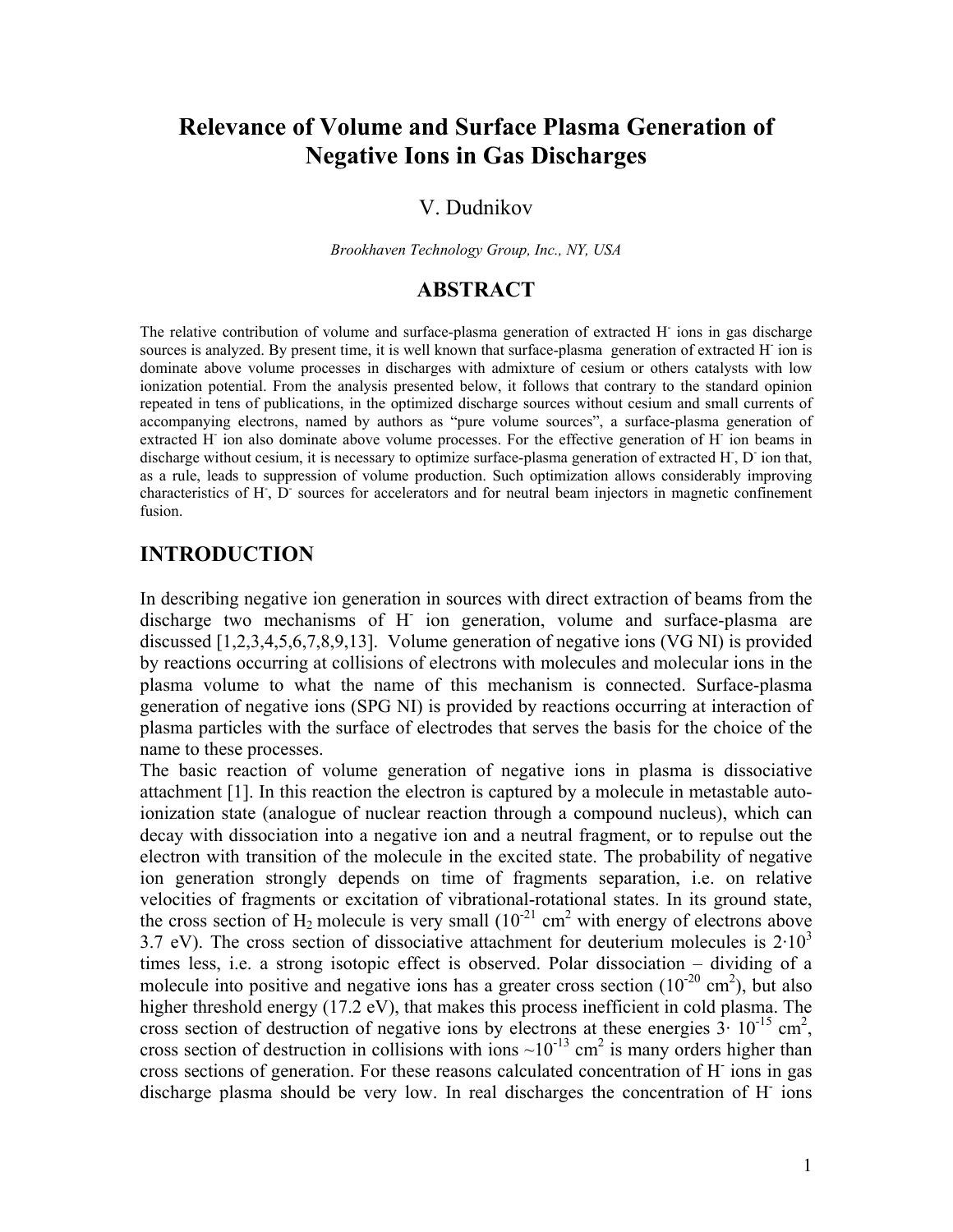appeared to be much greater than the calculated one, with the account of dissociative attachment to molecules in the ground state and dissociative recombination. In works [10,11], it has been noted that dissociative attachment to vibrationally and rotationally excited molecules has much greater cross sections and lower threshold energy. This circumstance can explain the increased concentration of Н- ions in gas discharges.

The review of the situation with H<sup>-</sup> ion extraction from various discharges by 1973 is given in [12]. Along side with the intensity I of H ion beams the intensity of accompanying electron beam Ie is of great significance. From a duoplasmatron with axial extraction (standard ion source for positive ion production by ionization in plasma), by this time up to 0.07 mA of H current was obtained at electron current 65 mA, the ratio is  $\gamma$ = Ie/I~1000. From a duoplasmatron with a displaced emission aperture, up to 2.2 mA of H ions was obtained at electron current 650 mA, the ratio is  $\gamma$ ~300. From duoplasmatron with the tubular discharge, up to 6 mA of H- ions was obtained at electron current 90 mA, the ratio is  $\gamma$ ~15. In the Ehler's type ion source with a Penning discharge up to 4.6 mA of H- was extracted along with 5 times higher electron current. From a planotron (magnetron) type source with magnetron discharge, up to 22 mA of H ions was obtained at electron current 100 mA, the ratio is  $\gamma$  4-5. These values of H currents could be explained by the generation of H ions in volume of plasma due to dissociative attachment of electrons to vibrationally and rotationally excited molecules in plasma volume. For this reason these sources were named volume sources and it was considered in a later review [1,13] that volume generation of H ions is dominated in them. The importance of SPG NI in discharges without cesium was marked in references [3,4,15,16,17,24,25]. Now, there is additional evidence to conclude that the increase of the H<sup>-</sup> ion current and improvement in the ratio of electron current to H<sup>-</sup> ion current, in this case, is connected with a reduction of the contribution of volume generation and domination of surface-plasma generation.

#### **Surface-plasma negative ion sources**

The situation with negative ion production has cardinally changed after observation in 1971 of substantial enhancement of negative ion emission after adding cesium to the discharge (cesium catalysis) [14,15,16,17,25]. By adding cesium vapor into the gas discharge chamber of an ion source and activation of electrodes, the intensity of H<sup>-</sup>ion beam extracted from the discharge has increased considerably. With the cesium, additional it was possible to essentially lower the flow of gas into a source and the flow of accompanying electrons has decreased considerably. The intensity of coextracted electrons became even less than H<sup>-</sup> ion current. For this the density of electrons should become much less than the density of H ions near the emission surface. Such behavior of emission of H<sup>-</sup> ions and electrons did not find an explanation within the framework of known elementary processes in plasma volume. At the registration of energetic spectra of H<sup>-</sup> ions from the discharge in planotron, the ions accelerated by discharge voltage (originated on the cathode) and the ions formed in the anode area [15,16,17,25] have been detected. On the basis of these experiments, a conclusion has been made that the increased efficiency of H<sup>-</sup> ion generation in the discharge with cesium adding is caused by a substantial increase in the emission of negative ions from the surface bombarded by plasma particles. Adsorption of cesium lowers surface work function and this increases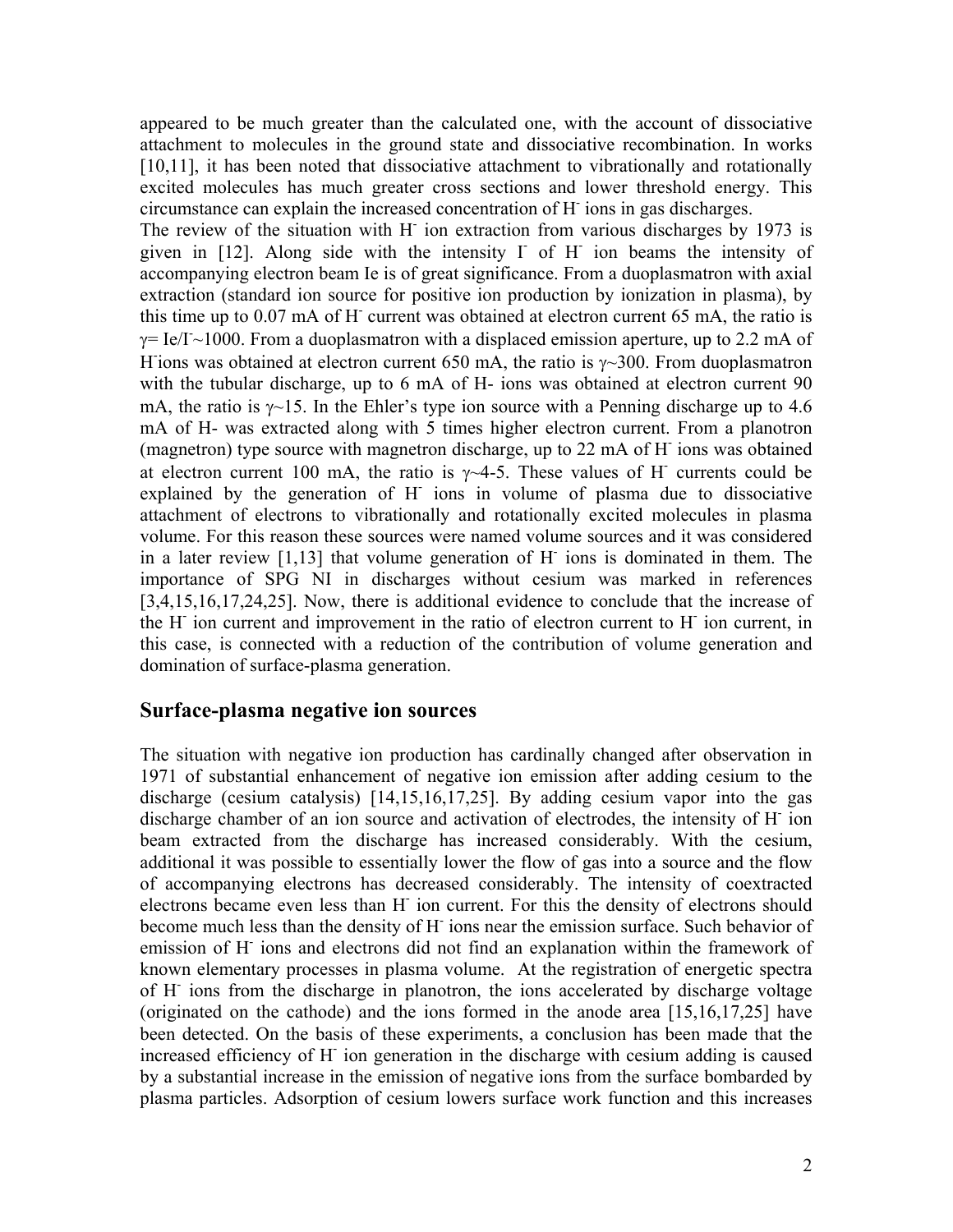the probability of sputtered and reflected particles escaping in the form of negative ions. This probability increases with the decrease of work function and increase in velocity of particles moving away from the surface. The theory of negative ionization of particles at collision with a surface has been developed in works [17, 18]. Emission of negative ions rises with the increase in negative potential of the electrode contact with plasma, because energy and intensity and energy of positive ions bombarding a surface increases therefore, the quantity

<span id="page-2-0"></span>

charge-exchange, sp anode produced

*Figure 1. Schematic illustration of surface-plasma negative ion generation* 

of the sputtered and reflected particles increases, and so does the velocity in which they move away from the surface. Besides, the decrease of potential near the electrode accelerates emitted negative ions without a space charge limitation. It also increases the free path of ions in plasma without destruction and allows extracting them through the emission aperture. Cesium is locked on the surface of negative electrode as it comes back from plasma in the form of ions. Surfaces with a potential close to the potential of plasma are also bombarded by fast plasma particles and emit negative ions. The efficiency of negative ion generation on these surfaces is lower than on electrodes with negative potential, but can be high enough. The discovered mechanism of effective negative ion generation has been named the surface-plasma mechanism of negative ion generation because its functioning is based on interaction of plasma particles with a surface and optimization of this process defines characteristics of negative ion generation. The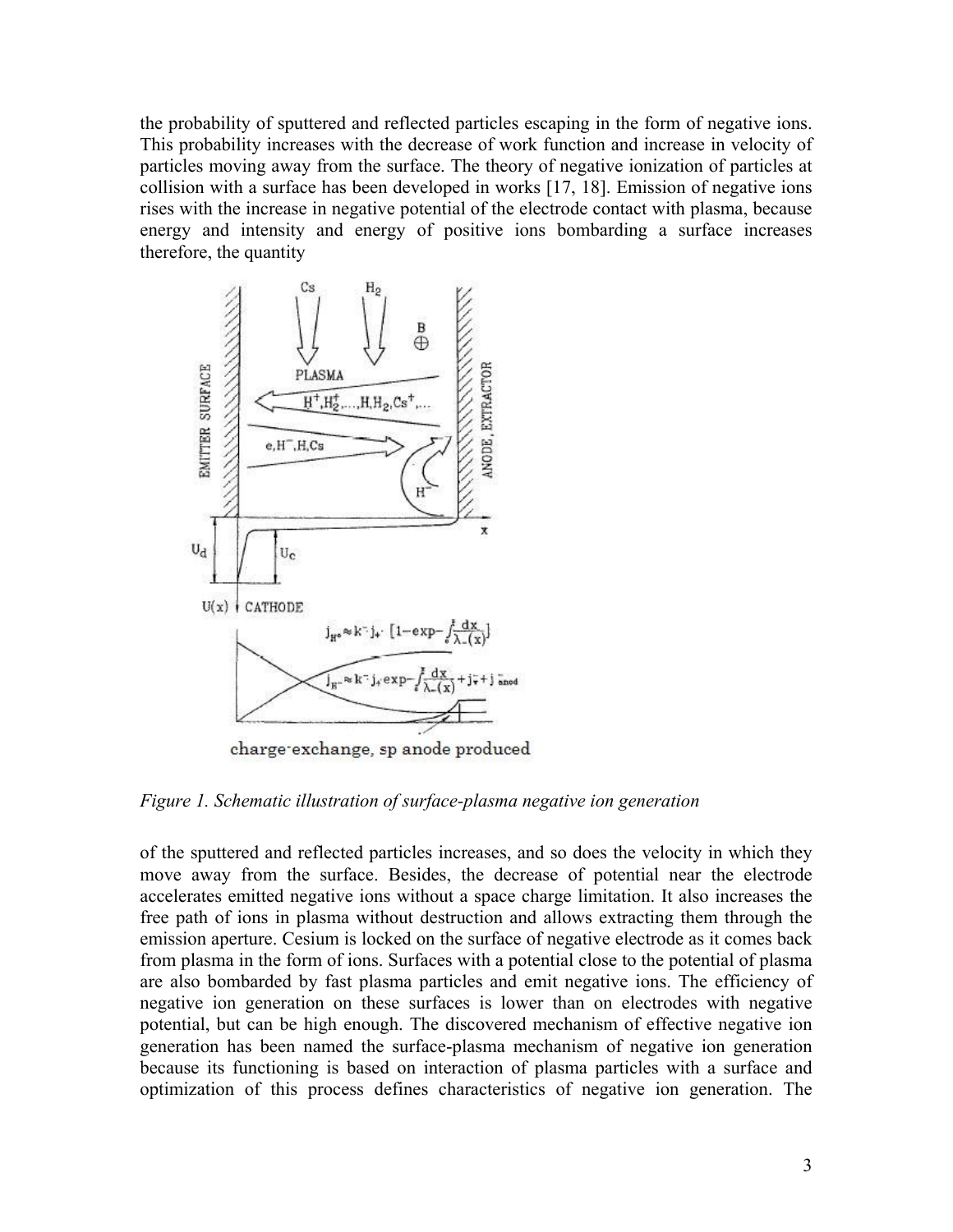surface-plasma generation (SPG) of negative ions is schematically represented in *[Figure](#page-2-0)  [1](#page-2-0)*. Ion sources based on this process have been named surface-plasma sources of negative ions (SPS). Rather quickly emission density of Н- beams from SPS was increased up to

<span id="page-3-0"></span>

*Figure 2. Schematic of Semiplanotron SPS [15].* 

*1- emission aperture; 2- anode; 3- cathode; 4- cathode insulator; 5- discharge channel; 6- extractor; 7- magnet with magnetic insertions.* 

3.7 A/cm<sup>2</sup>, and after the development of geometrical focusing up to 8 A/cm<sup>2</sup>. Various versions of SPS with surface-plasma generation of negative ions on the cathode, on the special emitter or on the anode of the discharge (anode SPG) have been developed. Probably most clear, the features of SPG NI is displayed in semiplanotron. A schematic of semiplanotron SPS [2,15,16] is given in *[Figure 2](#page-3-0)*. The discharge in crossed Еx В fields is supported between the cathode (3) and the anode (2) in narrow (2-3 mm) semicylindrical discharge channel (5), opposite to the emission aperture (1). The discharge is ignited in a deeper grove in the right end of the cathode where working gas and cesium are injected. Plasma drifts in the crossed fields from the right to the left. Electrons oscillate along the magnetic field between the walls of a semi-cylindrical discharge channel, and positive ions bombard its surface, initiating emission of the sputtered and reflected particles. Part of these particles leaves the surface in the form of negative ions. The probability of particles escaping as negative ions increases essentially at the reduction of surface work function due to adsorption of cesium or other substances with low ionization potential. Negative ions are accelerated by a potential difference between surface and plasma and are focused on the emission aperture due to the cylindrical form of the emitter. During the moving through the plasma part of ions loses electrons in collisions with plasma particles and converts in fast neutrals, as shown in the scheme of *[Figure 1](#page-2-0)*. Part of fast negative ions transfers electron to cold atoms, transforming to cold negative ions. This charge- exchange cooling of negative ions increases beam brightness. Shielding of an emission aperture by equi-potential grove (collar) and a strong transverse magnetic field form the magnetic filter, suppressing plasma diffusion to the emission aperture and extraction of accompanying electrons. The walls of equi-potential cavity are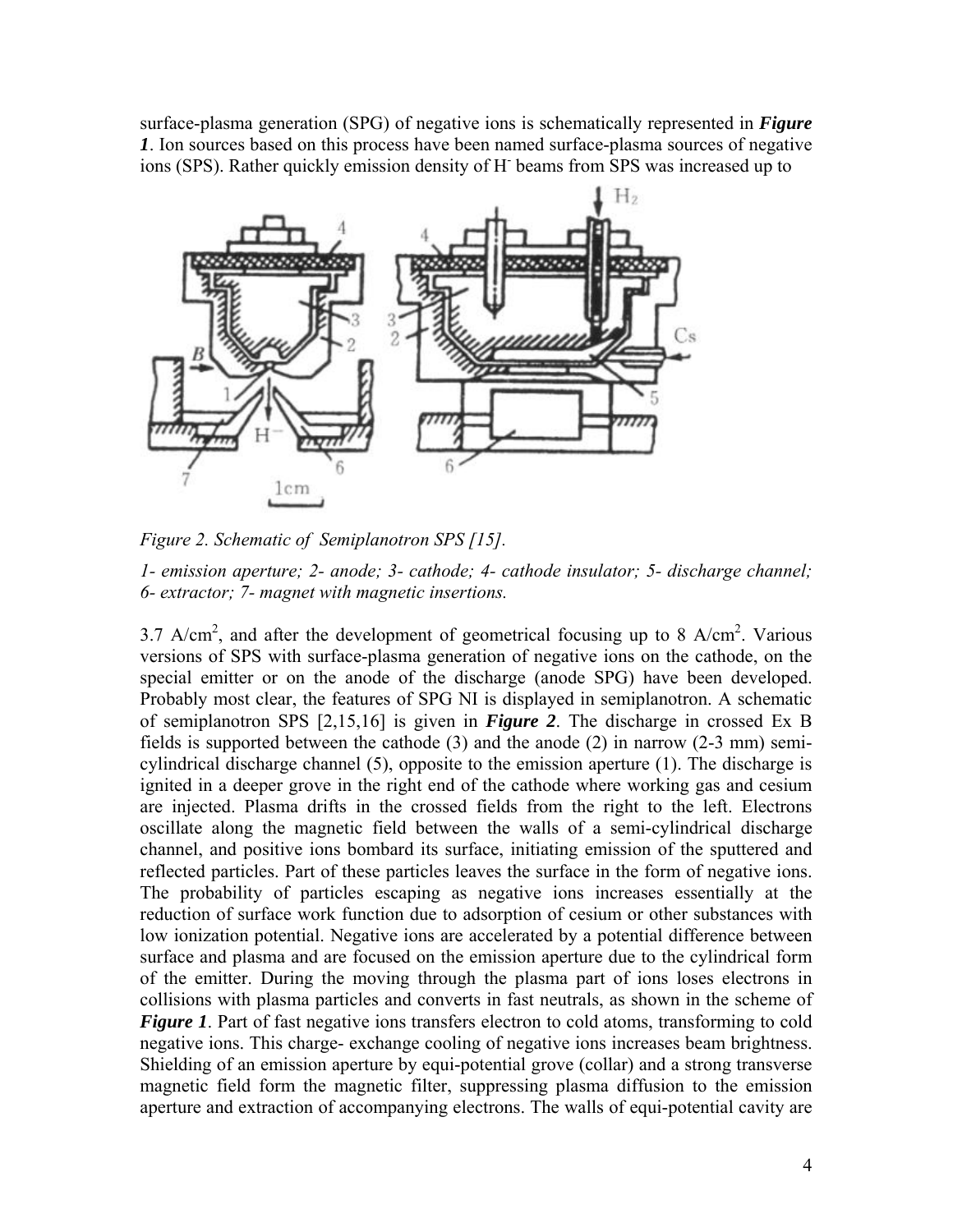bombarded by fast ions and atoms from the cathode and by less energetic (with energy 5- 10 eV) particles from the discharge.

<span id="page-4-0"></span>

*Figure 3. Dependence of H current on the discharge current at different geometries of discharge channel and magnetic filter in semiplanotrons. Dependence (7) is obtained in SPS with Penning discharge.* 

This bombardment causes emission of negative ions from the anode surface around the emission aperture (anode SPG, shown on Fig. 1). Low density of electrons in this area and low electron temperature promote survival and effective extraction of negative ions from this area. Emission characteristics of semiplanotron at various configurations of the discharge channel and the magnetic filter are shown in *[Figure 3](#page-4-0)*. Dependences of the intensity of H<sup>-</sup> ion beam on the discharge current have the N-shaped form with three sections: linear growth at small discharge currents, saturation or a falling section at medium currents, and linear, but slow growth at the high currents. Linear dependence (7) is obtained in SPS with Penning discharge. At small discharge currents most of extracted NI is provided by SPG on the cathode. In this section the efficiency of SPG is the highest (up to 6 mА on 1 A of discharge current at discharge voltage of 100 V, up to 60 mА per kW). With the increase in discharge current the flow of NI from the cathode is attenuated by destructions in plasma, and less effective anode SPG cannot compensate this attenuation that forms a falling section. At the high discharge currents, linear growth of NI current is provided by anode SPG. Emission of positive ions is much less than the emission of NI; the contribution of volume generation of NI is relatively low. Anode SPG provides linear dependence of negative ion current on discharge current in the Penning SPS shown under number (7). The current of accompanying electrons in these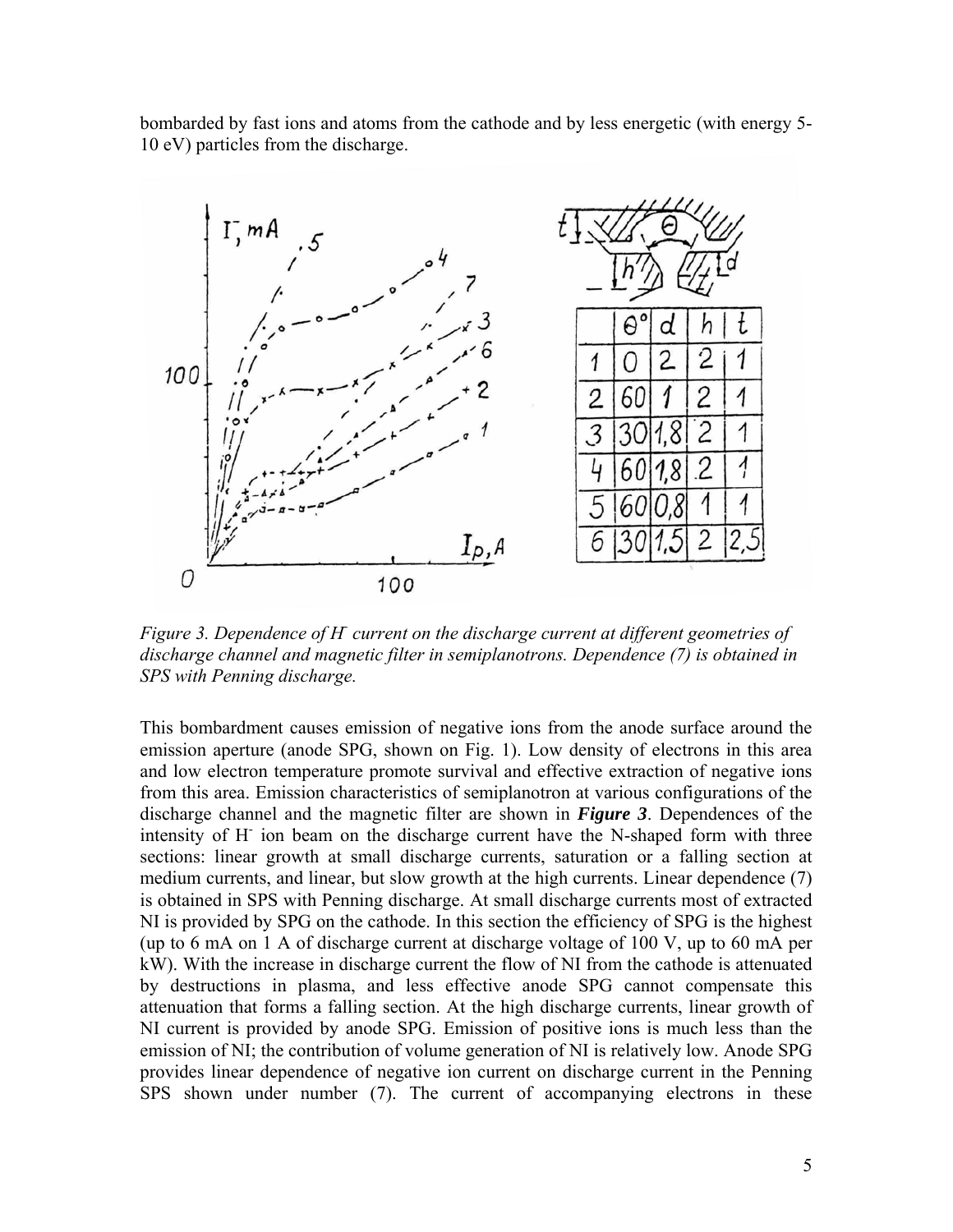measurements was less than the negative ion current in normal magnetic fields  $B\sim1$  kG. In weak fields  $(B \sim 0.1 \text{ kG})$ , the electron current could be 10-20 times greater then the negative ion current. In semiplanotron SPG of negative ions is realized most effectively,

<span id="page-5-0"></span>

*Figure 4. Electrode configuration for basic versions of SPS.* 

*(a) Planotron (flat magnetron) with the flat cathode-emitter; (b) Planotron with geometrical focusing (cylindrical and spherical); (c) SPS with Penning discharge (Dudnikov type source); (d) semiplanotron; (e) SPS with the hollow cathode and the independent emitter; (f) SPS with large volume and with the emitter; (g) large volume SPS with anode generation of NI; (h) large volume with RF generation of plasma. 1 anode (the discharge chamber); 2-cold cathode-emitter; 3-extractor with magnetic system; 4-NI beam; 5-emitter with negative displacement; 6-hollow cathode; 7 thermocathodes; 8-magnetic wall; 9-RF antenna (coil); 10-magnetic filter. Working gas and cesium are brought into the gas discharge of SPS.* 

Presently, many versions of SPS, optimized for various applications, have been developed. Classification of various versions of SPS is presented in [15, 16]. Configurations of some SPS are shown in *[Figure 4](#page-5-0)*. Currents of accompanying electrons in SPS are comparable to H<sup>-</sup> ion currents, or are less, that is  $\gamma_{sp} \ll 1$ , whereas at volume generation of negative ions  $\gamma_{v} \sim 500$ -1000. Estimations of the relative contribution of volume and surface-plasma generation of negative ions in various discharges are presented in many publications [26,27,28,29,31,32]. By present time it became a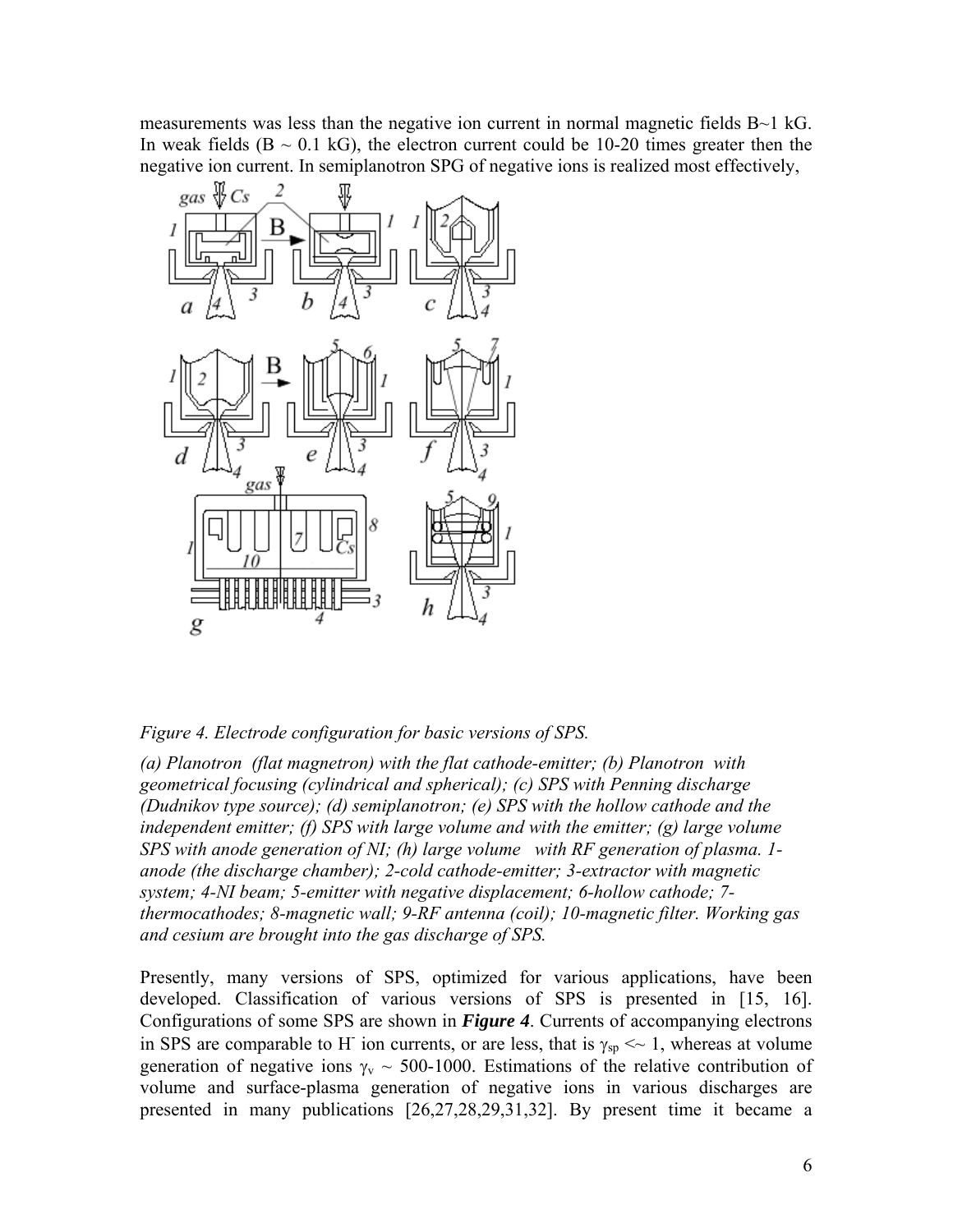commonly supported opinion, that surface-plasma generation of negative ions (SPG) absolutely dominates in discharges with addition of cesium, barium [1-8,15,16,25,28]. However, sources with discharges without cesium or other catalytic additives with low potential of ionization were, until recently, referred to as sources with volume generation of negative ions [1-9,13,22,23,27,28,30].

#### **Tandem large volume negative ion sources**

Tandem ion sources with a magnetic filter and magnetic cusp wall, used for the production of positive ion beams with a high proton component, have been adapted for optimization of volume generation of H ions [13,21,22]. In these sources plasma is generated in a driver zone by DC filament discharge or by RF discharge in a chamber with a magnetic cusp wall. The plasma diffusion to an emission aperture (into the area of extraction) is suppressed by a transverse magnetic field of the filter dividing the source into two zones. The configuration of such source is shown in Figure 4, (g). It is believed that in the generation zone fast electrons excite molecules in high vibration and rotation states, which diffuse to the extraction area with cold electrons. In the extraction area Нions are formed by dissociative attachment of cold ~1eV electrons to the excited molecules. Formed H<sup>-</sup> ions are extracted together with electrons through an emission aperture and formed into a beam. At low electron temperature the rate of negative ions destruction decreases and they can be extracted from a larger generation area. Features of these sources were discussed in many publications, references to which are presented in reviews [1,6,7,8,9,13,20,31,32]. It is considered that the increase of proton components in tandem sources is caused by effective dissociation of molecular ions in the area of the magnetic filter by cold electrons. Probably, it is more essential that the magnetic filter suppresses the plasma transportation to the emission aperture, and to obtain previous emission current density it is necessary to have much greater plasma density and power density in the discharge contributing to more completed dissociation of molecules. It is necessary to note that the same configuration of the discharge, with a dense plasma generation zone separated from the extraction area with cold plasma of low density by the magnetic filter and a collar (anode ribs), was used in the first versions of Ehlers-type source and in the first versions of compact SPS [15,16,17,23,24,25]. Due to empirical optimization of tandem sources, it was possible to obtain significant currents of Н- ions at rather small currents of accompanying electrons. The parameters of tandem sources made and researched in different laboratories are shown in Table 1 from [7]. These sources typically have H ion current I up to 38 mA with emission current density of  $J\sim 0.1$ A/cm<sup>2</sup>. The accompanying electron current to H<sup>-</sup> ion current ratio Ie/I<sup>-</sup> varies from  $\gamma = 26$ down to 4. The last value is close to being obtained in SPS with cesium.

In the sources presented in Table 1, which authors classify as volume sources, were obtained by empirical optimization relatively high emission current density and small ratios of electron current to a H<sup>-</sup> ion current (up to 4) and consequently, low density of electrons on the emission surface and low rate of volume generation of negative ions. This permits the assertion, that in optimized H ion sources without cesium with low electron currents, the surface-plasma generation of negative ions dominates, as well as in discharges with cesium or others catalytic admixtures with low ionization potential.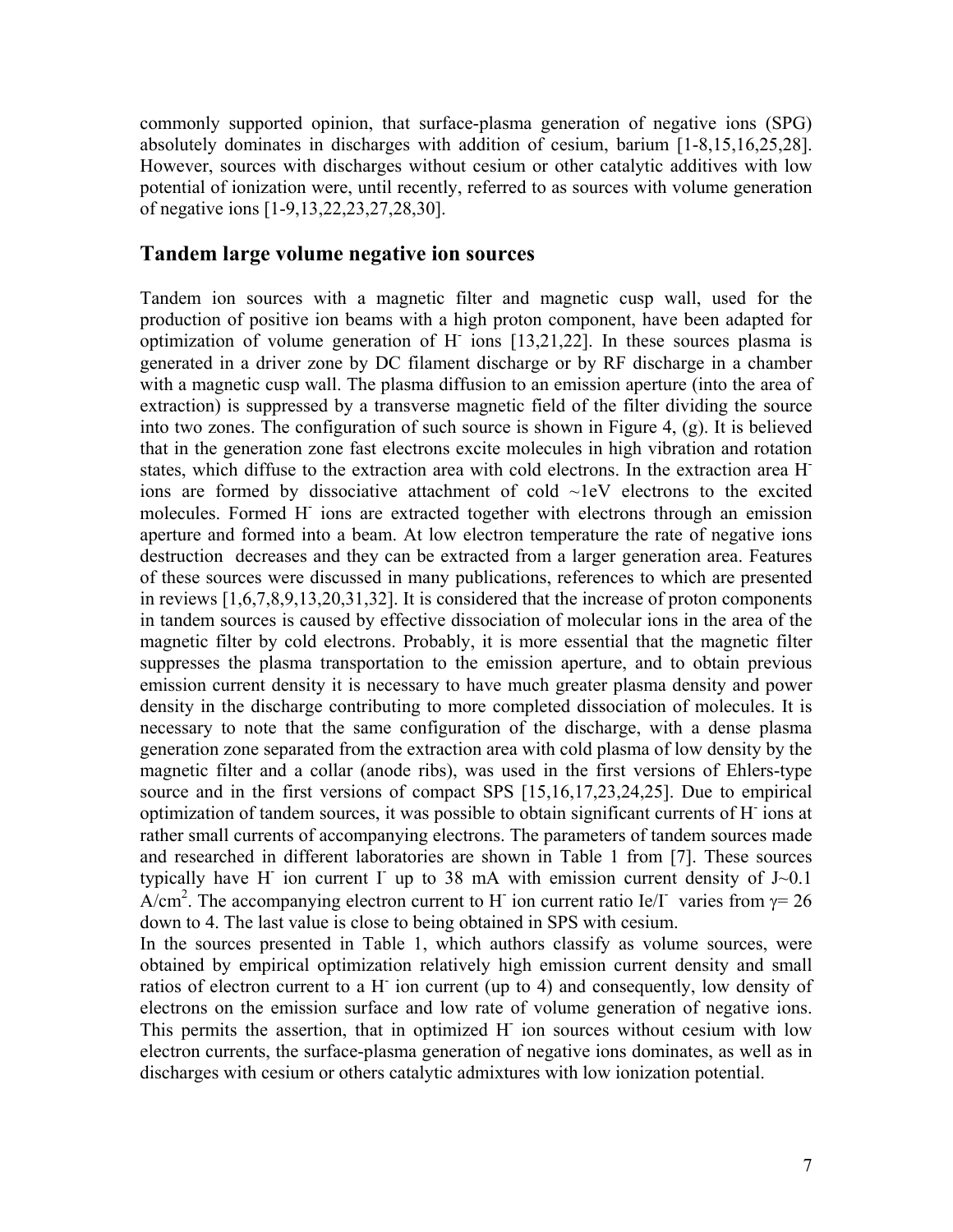<span id="page-7-0"></span>![](_page_7_Figure_0.jpeg)

*Figure 5. Design of the KEK/ JAERI Large Volume SPS from [29].* 

| Source               | $I_{H^-}$ | $P_d$      | $P_{\text{eff}}$ | Ie/I <sub>H</sub> | $df$ (%) |
|----------------------|-----------|------------|------------------|-------------------|----------|
|                      | mA)       | (kW)       | (mA/kW)          |                   |          |
| BNL(H <sub>2</sub> ) | 35        | 25 (W      | 1.40             | 20                | 0.5      |
|                      |           | cathode)   |                  |                   |          |
| <b>DESY</b>          | 38        | 27 (RF     | 1.41             | 26                | 0.08     |
| (H <sub>2</sub> )    |           | 2 MHz)     |                  |                   |          |
| <b>JAERI</b>         | 14        | 30(W)      | 0.47             | 10                | 5        |
| (H <sub>2</sub> )    |           | cathode)   |                  |                   |          |
| <b>SSC</b>           | 30        | 40 (RF     | 0.75             | 20                | 0.35     |
| (H <sub>2</sub> )    |           | 2 MHz)     |                  |                   |          |
| <b>ANL</b>           | $4 - 5$   | $0.7$ (ECR | $5.7 - 7.1$      | 20                | 100      |
| $(H2+Ta)$            |           | 2.45GHz    |                  |                   |          |
| <b>TRIUMF</b>        | 20        | $4.8$ (Ta  | 4.2              | 4                 | 100      |
| $(H2+Ta)$            |           | cathode)   |                  |                   |          |

Table 1 .Tandem sources with the discharge without cesium

In tandem source described in [29], which the authors firstly developed as volume, subsequent optimization of SPG on plasma electrode in discharges without cesium has allowed a considerably increase in H<sup>-</sup> ion current (to 38 mA) and a reduction in electron current. Design of this large volume source is shown in *[Figure 5](#page-7-0)*. Increase of H- current and suppression of electrons is reached by optimization of plasma electrode (PE) surface near an emission aperture. Optimization of PE temperature and activation by discharge was very important for enhance a SPG of H- ions. These experiments present a good confirmation of domination of SPG in the optimized discharges without cesium in tandem large volume sources.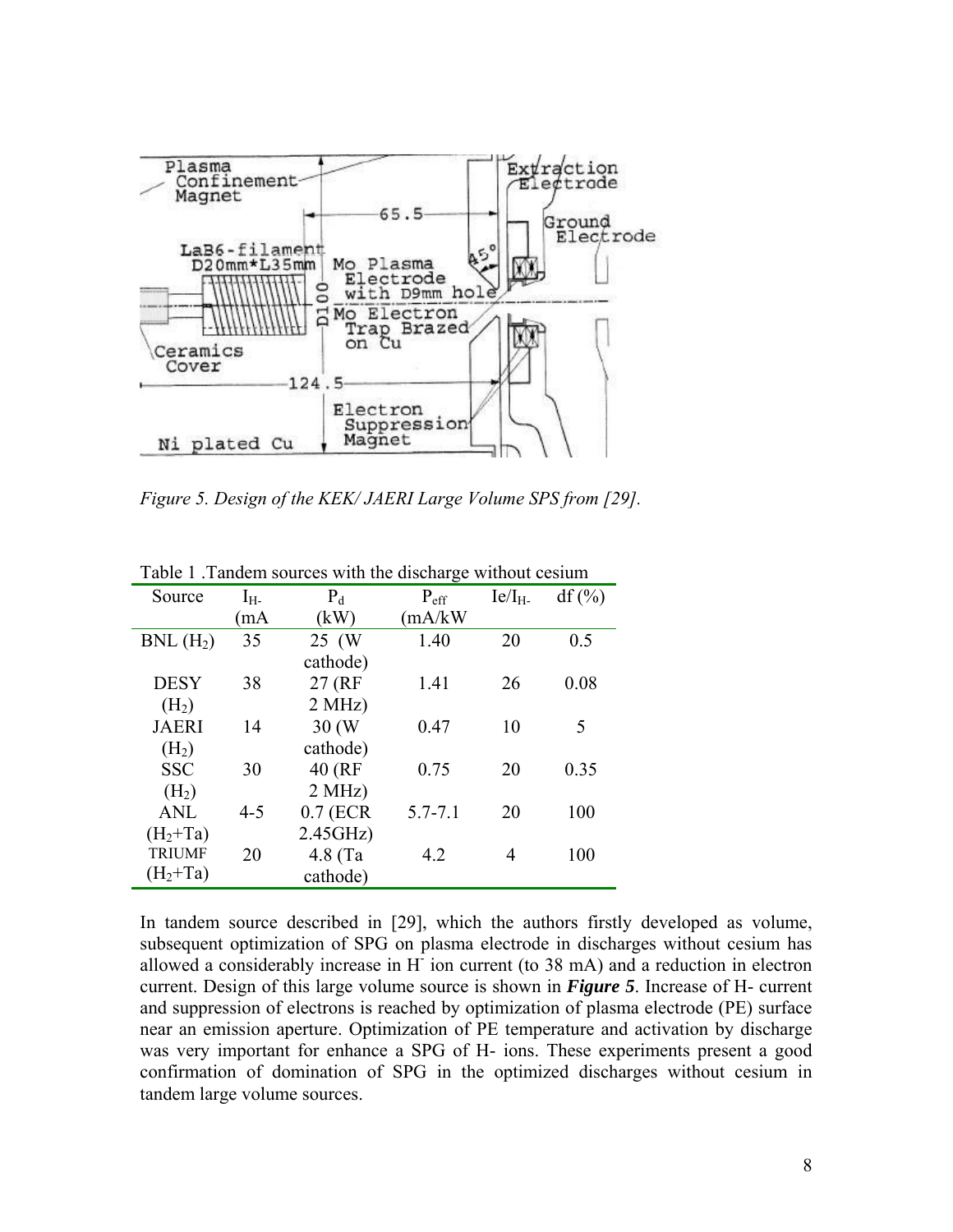#### **Ion Sources with discharges in crossed fields**

In this section we shall consider features of negative ion generation in compact sources with high discharge current density in crossed fields. After obtaining in planotron with cesium of H<sup>-</sup> beam with emission ion current density up to 3.7 A/cm<sup>2</sup> [15, 17, 25] in the Institute of Nuclear Physics, Novosibirsk a special "pure" planorton without traces of cesium or other alkaline admixtures, but with "thick" cathode was manufactured. The scheme of this source is shown in **[Figure 4](#page-5-0)**(*a*). The dependence of H emission current density on the discharge current in this source before admixture of cesium and with cesium is shown in *[Figure 6](#page-9-0)*. From this source with the discharge in pure hydrogen after activation by high current discharges had been obtained H beam with emission density up to  $0.75$  A/cm<sup>2</sup>. This current is much greater than that expected from volume generation. The electron current to H<sup>-</sup> ion current ratio  $\gamma$  was up to 4 [17, 25]. When the optimum supply of cesium was reached, the emission current density increased to 3.7 A/cm<sup>2</sup>. On the basis of these results, a conclusion has been made that in this source without cesium, high efficiency of negative ion generation is also caused by surfaceplasma generation of negative ions, as well as in discharges with cesium. The discharge voltage in these experiments did not go down to 150-100 V as in discharges with cesium adding, but was a little bit below standard for hydrogen discharges voltage of 400-500 V. It has been assumed, that surface-plasma generation of H<sup>-</sup> ions increased due to decrease of electrode work function, related to the diffusion of potassium and other alkaline metals admixture from the volume of molybdenum on the surface at intense heating. Usually refractory metals such as tungsten, molybdenum, tantalum, etc. contain admixture of alkaline metals with high concentration. A small decrease in work function, practically not influencing the discharge voltage, can increase essentially SPG and make it the dominating mechanism of negative ion generation. Such decrease in work function can be provided by uncontrollable alkaline pollution; for example, finger prints, drops of a saliva, etc. Also for example the enamel used for insulation of internal RF antenna coil in "volume" sources contains 15 % of potassium by weight [6, 7]. Sputtering/deposition of this coating are enough for catalysis of SPG of H ions. It is necessary to note that after addition of cesium or other catalysts, they are implanted into electrodes and again diffused to the surface at activation by the discharge. It is not simple to clean the source of traces of these impurities.

An attempt to obtain an intense beam without cesium has been undertaken in works [26, 27] using the discharge with a cathode from lanthanum hexaboride in Dudnikov-type source with Penning discharge. A schematic of this source is shown in Figure 4 ( c).With discharge current 50 A and emission aperture of 1 mm diameter, there have been received H ion beam with emission current density of 0.35  $A/cm^2$  and with accompanying electron current to H<sup>-</sup> ion current ratio of up to  $\gamma \sim 4$ . On the basis of indirect evidences in this work, a conclusion has been made that in these conditions H ions are formed due to volume processes.

Undoubtedly, in these conditions H ions were produced basically due to SPG on the surface of plasma electrode (the anode) near emission aperture (anode SPG). Benefiting it is the fact that the current of H<sup>-</sup> ions linear increased at the increase of magnetic field up to 7 kG when the flow of electrons in the extraction area should have decreased many times, and volume generation should have been suppressed. For SPG, electrons are not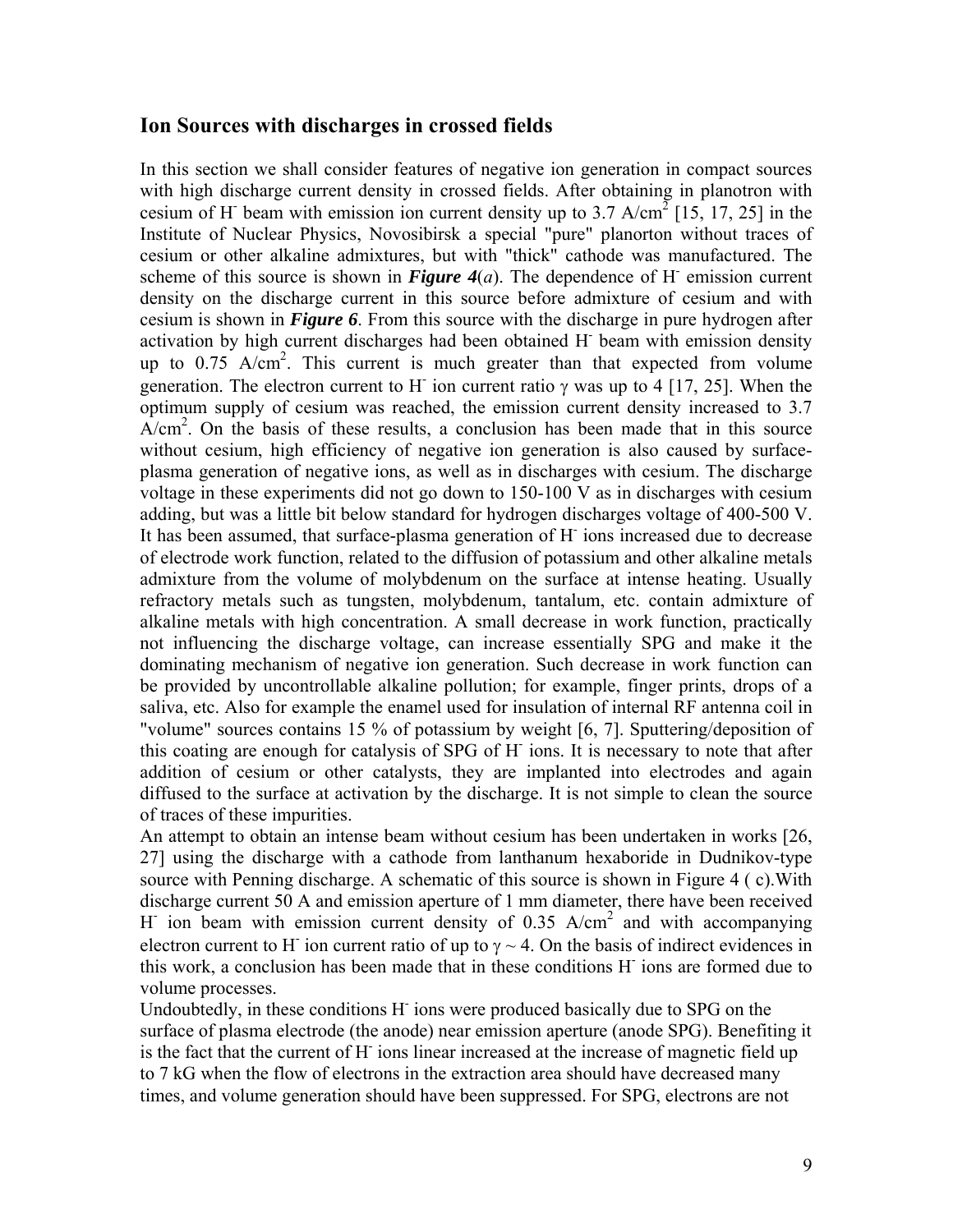<span id="page-9-0"></span>![](_page_9_Figure_0.jpeg)

*Figure 6. Dependence of emission Н- ion current density on discharge current in planorton with pure hydrogen and cesium adding.* 

needed in the extraction area; it is enough to have bombardment of the surface by atoms with energies higher than threshold  $\varphi$  - A = 4.5-0.75 eV. Suppression of electron flow into extraction area by the magnetic field only reduces the destruction of negative ions by electrons and suppresses extraction of accompanying electrons. Almost full dissociation of molecules into atoms, caused by high discharge current density, suppresses volume generation of negative ions, but optimizes SPG.

Similar behavior has been observed in the research of H<sup>-</sup> ion emission from Ehlers source with an insulated plasma electrode [23]. A schematic of this source is shown in *[Figure 7](#page-10-0)*. The diameter of the discharge column with electron oscillation is 4.8 mm; the diameter

of the plasma electrode is 9.6 mm. The output of Н- ions rose at an increase of magnetic field up to 5 kG. In usual conditions with the potential of plasma electrode equal to anode potential, as well as in the previous source, up to 4.6 mA of H<sup>-</sup> ions and 20 mA of electrons were extracted. At the decrease of a plasma electrode potential down to -6 V, emission of H<sup>-</sup> ions increased 2 times to 9.7 mA (emission current density up to 100 mA/cm<sup>2</sup>), and electron current up to 100 mA. At the increase of a plasma electrode potential of up to  $+5$  V, emission of H<sup>-</sup> ions decreased to 3 mA (emission current density up to 30 mA/ $\text{cm}^2$ ) and electron current up to 15 mA. At negative biasing of plasma electrode relative to the anode, the current of positive ions was almost 2 times less than the current of H<sup>-</sup> ions. At positive plasma electrode, the current of positive ions exceeded the current of H<sup>-</sup> ions approximately 2 times. The protons consumption in positive ion beam was 90%,  $H_2^+$  4%,  $H_3^+$  6%. Dependences of H and D current on gas flux had characteristic maxima with exponential attenuation at the larger gas flows. This behavior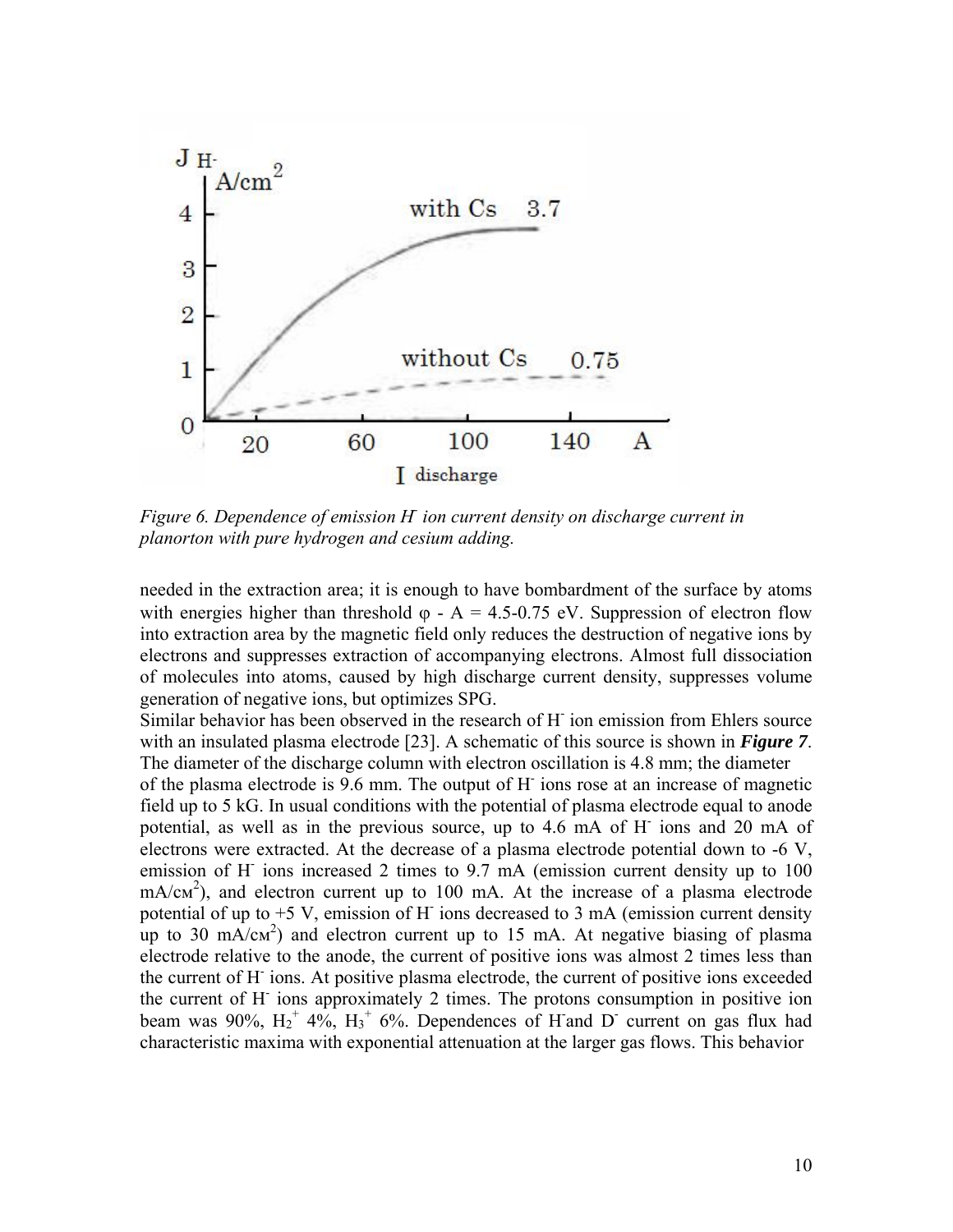<span id="page-10-0"></span>![](_page_10_Figure_0.jpeg)

*Figure 7. Schematic of modified Ehlers ion source with electron oscillation in magnetic field and insulated plasma electrode [23].* 

is explained by the destruction of negative ions upon leaving gas after extraction. The maximal current of D ions equal 4.1 mA was 2 times less the current of H ions. Authors concludes, that H<sup>-</sup> and D<sup>-</sup> ions were generated by volume processes, but the presented dependences show that volume generation of negative ions should be strongly suppressed. Diffusion of plasma to plasma electrode is strongly suppressed, so the density of positive ions is less than the density of negative ions, so the density of electrons is considerably less than the density of negative ion that is impossible at domination of volume generation. The electron current exceeded the current of H<sup>-</sup> ions from 5 to 10 times, which also corresponds to significant domination of H<sup>-</sup> ions density over of electrons density. Gas in the researched conditions is strongly dissociated (90 %), that also suppresses volume generation of negative ions. Increase of negative ion emission at negative biasing on plasma electrode also proves domination of surface-plasma generation of negative ions and their extraction from the surface of a plasma electrode in the discussed discharge without cesium.

Similar research of H<sup>-</sup> ion production in Ehlers source without cesium and with the additive of cesium was carried out in work [28]. Calculations of H<sup>-</sup> ion generation in discharges with cesium and without cesium were conducted at the same time. With similar experimental results authors have come to the conclusion, that in discharges without cesium, volume generation of H<sup>-</sup> ions dominates, and in discharges with cesium SPG dominates. The arguments mentioned above allow the conclusion that in discharges without cesium, SPG is also dominated, but its efficiency is significantly lower than in discharges with cesium.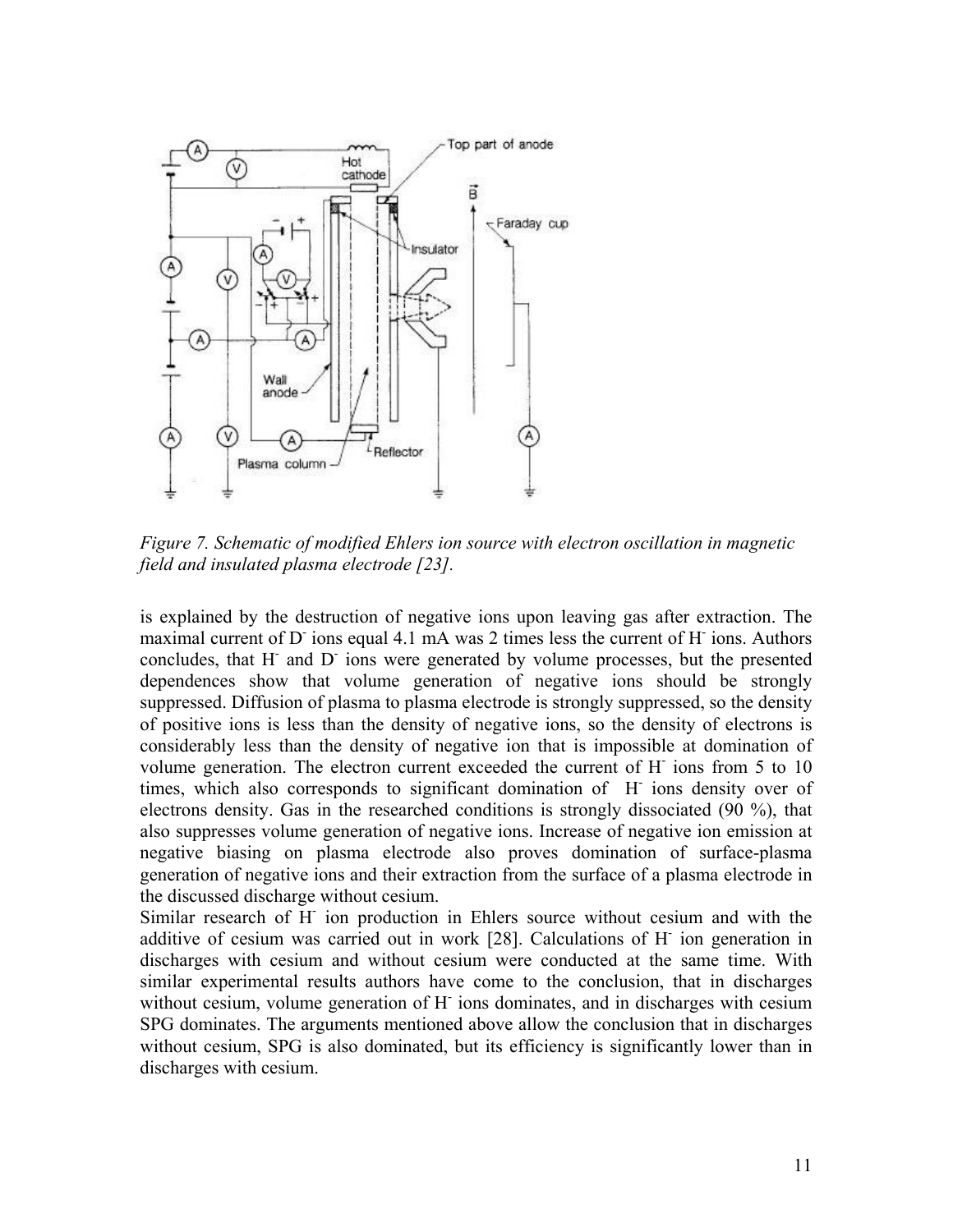The authors of the source with magnetron discharge in longitudinal magnetic field [30] classify it as a volume source. A schematic of this source is shown in *[Figure 8](#page-11-0)*. Dependence of extracted H- current and electron current on discharge current are shown in *[Figure 9](#page-11-1)*. Relatively small electron current to Н- ion current ratio γ

<span id="page-11-0"></span>![](_page_11_Figure_1.jpeg)

*Figure 8. Schematic of ion source with a magnetron discharge in longitudinal magnetic field from [30 ].1-cathode; 2- anode; 3- plasma electrode; 4- intermediate electrode; 5 gas valve; 6- insulating plate.* 

<span id="page-11-1"></span>![](_page_11_Figure_3.jpeg)

*Figure 9. Dependence of H- current (i) and electron current (e) on discharge current from [30].* 

(10-13) and it decrease to 6 at extraction along magnetic field is a strong evidence of the SPG domination on the plasma electrode.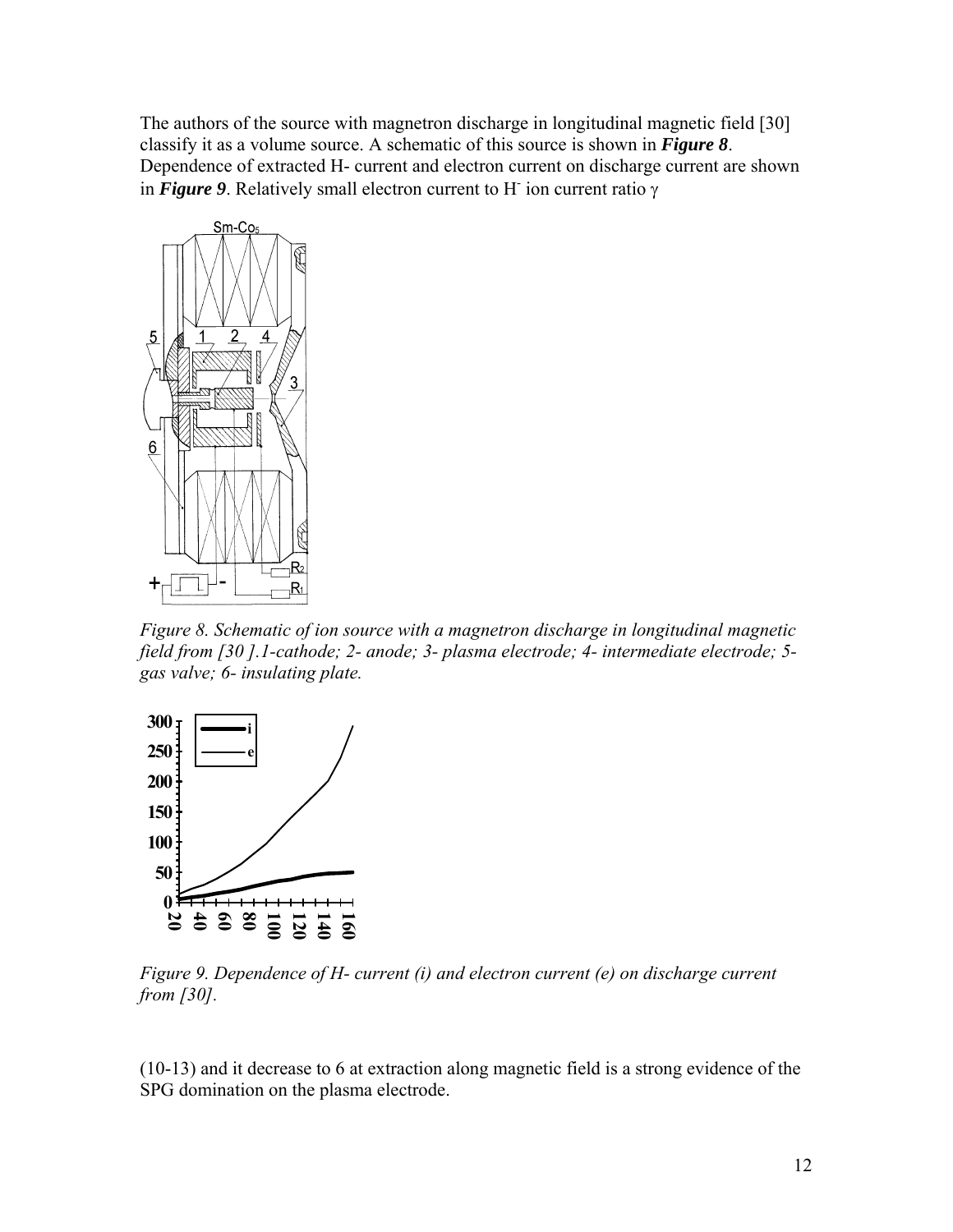## **Estimations of volume generation contribution into Н- ion emission**

Developed in [31] the laser photo-detachment method for measurement of H<sup>-</sup> ion density and electron density ratio allows registering this ratio reliably. The detection of the fact that H ion density to electron density ratio is not  $10^{-5}$  as it should be according to calculations with dissociative attachment to molecules in the ground state, but is  $10\%$ , allowed to hope, that volume processes can be used for intense H<sup>-</sup> ion beams production in discharges without cesium [11]. In later measurements, this ratio in volume sources remained at level 0.1-0.15 [32]. In special discharges with cesium, it is possible to provide very high H ion density  $(10^{13})$  by step by step excitation and dissociative attachment, but the condition that higher electron density is necessary for volume generation of H<sup>-</sup> ions makes it noncompetitive with SPG, which does not need electrons. It is sufficient to have bombardment of electrode surface by atoms with threshold energies of several eV.

The relative contribution of volume generation  $I_v$  into flux  $\Gamma$  of emitted H ions can be estimated on the basis of electron current  $I<sub>e</sub>$  to H<sup>-</sup> ion current I<sup>-</sup> ratio. To estimate the contribution of volume and surface-plasma generation, divide currents of emitted negative ions  $\Gamma$  and electrons  $I_e$  by volume generated  $I_v$ ,  $I_v^e$  and surface-plasma generated  $I_{sp}$ ,  $I_{sp}^e$ ,

 $I = I_v + I_{sp}$ ,  $I_e = I_v^e + I_{sp}^e$ .

Let us introduce the following designations:

$$
\gamma\!\!\!\!-I_e/I\,,\ I\!\!\!=I_e/\gamma\quad\gamma_v\!\!\!=I_v^e/I_v\,\,\textrm{ ;}\ \ \gamma_{sp}\!\!\!=\!I_{sp}^e/I_{sp}\,;\quad \ I_v^{\phantom{e}}\!\!\!=\!I_v^e/\gamma_v\,\,;\ \ I_{sp}\!\!\!=\!I_{sp}^e/\gamma_{sp};
$$

For the estimation of required volume generation contribution  $\beta$  in H ion emission, we have the following expression:

$$
\beta\!\!=I_v^{\phantom{v}^{\phantom{v}}}\!/(I_v^{\phantom{v}^{\phantom{v}}}\!+\!I_{sp}^{\phantom{v}})\!=\!I_v^{\phantom{v}^{\phantom{v}}}\!/I_{\phantom{v}}^{\phantom{v}}=I_v^{\phantom{v}e}\!/ \gamma_v^{\phantom{v}}(I_e^{\phantom{v}}\!/ \gamma)=I_e^{\phantom{v}}\!/ \gamma_v^{\phantom{v}}(I_e^{\phantom{v}}\!/ \gamma)\!\!=\!\gamma\!/ \gamma_v
$$

At volume generation of H<sup>-</sup> ions, electron density n<sub>e</sub> to H<sup>-</sup> ion density n<sub>-</sub> ratio,  $\alpha_v = n_e/n$ - $\sim$  10 and electron current to H<sup>-</sup> ion current ratio, during extraction from such plasma should be  $\gamma_v = I_v^e/I_v \sim n_e v_e / n_v \sim 500$ - 1000 ( $v_e$ , v are electron and H ion velocities that 50-100 times differ by value). At surface-plasma generation emission of electrons is caused by secondary emission and thermo-emission. Coefficient of secondary ionelectron emission is comparable with coefficient of secondary emission of ions  $H$ ,  $K=0.1$ [33], and the corresponding electron current cannot exceed H ion current. At bombardment of the emission surface by super-thermal atoms, the secondary electron emission is much less that ion-electron emission. Thermo-emission current from overheating plasma electrode with cesium can be relatively large; but in optimum conditions the accompanying electron current can be made much less than the H<sup>-</sup> ion current, that is the following ratio corresponds to surface-plasma generation of H<sup>-</sup> ions:  $\gamma_{sp} = I_{sp}^{\text{e}} / I_{sp} \ll 1$ . At that, the relative contribution  $\beta$  of volume generation of emitted H<sup>-</sup> ions is equal to the ratio between real  $\gamma$  in the investigated discharge and  $\gamma_v \sim 500$ - 1000,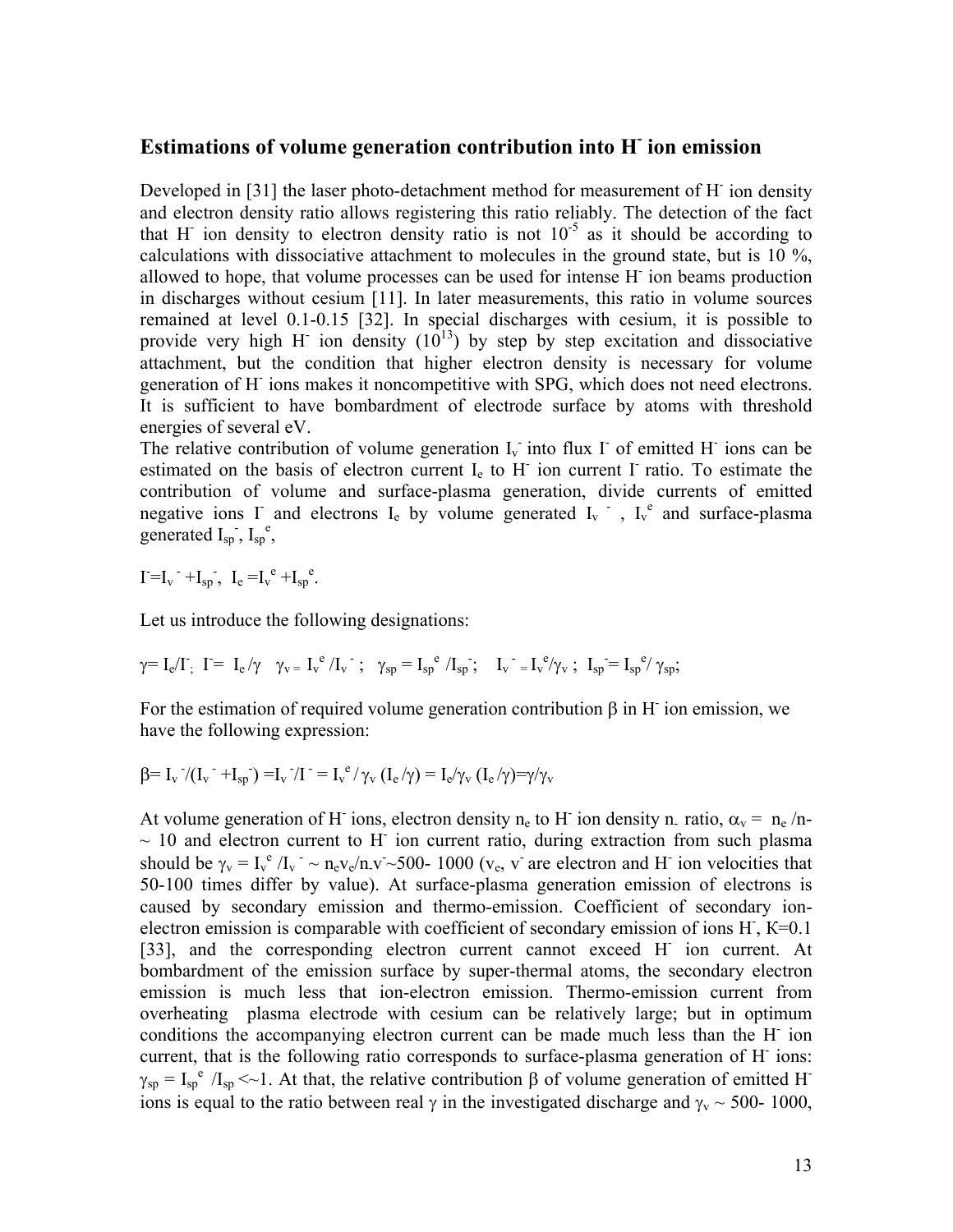$\beta = \gamma/\gamma_v$ . For discharges with the ratio γ ~ 10, typical for good "volume" sources, the above estimation for the contribution of volume generation is β~1-2%.

## **Conclusion**

Analysis of H- ion emission features from discharges in different ion sources is presented. Conditions for volume and surface plasma generation of H- in gas discharges are coexist. However a relative contribution of VG and SPG in emission of H- and in support of volume H- density can be very different. In discharges with high emission current density a free path of cold H<sup>-</sup> is very short. In these conditions a volume density of H is determined by VG. But the production of emitted H is determined by SPG on the surface of plasma electrode around of emission aperture. For enhance of efficiency of emitted H<sup>-</sup> production it is necessary an optimization of SPG on the plasma electrode. This can be reached by efficient transformation of gas molecules to flux of hyperthermal atoms with energy of several eV. It is need to use a magnetic filter with a strong magnetic field for strong suppression of electron diffusion to the emission surface. It is useful to use a slit extraction system. It is need to optimize a shape of plasma electrode and thermal property for efficient extraction of formed H- ions. It is need to use an activation of emission surface by discharge and by thermo processing. After such optimization it is possible to produce on emission surface a high density of H with much lower density of electrons, and suppress electron current up to electron to H<sup>-</sup> current ratio not large than  $\gamma$ =5-10 in discharges without cesium. A high efficiency of such optimization was demonstrated in references [17, 29]. A following decrease of work function of emission surface of plasma electrode by optimal deposition of cesium, or other substances with a low ionization potential is increase stable and reliable an efficiency of anode SPG and all characteristics of negative ion sources.

# **ACKNOWLEDGMENTS**

The author is grateful of the colleagues Yu. Belchenko, G. Dimov, G. Derevyankin for cooperation in production of basic results, used in this work. I wish to thank Akira Ueno and Paul Farrell for useful discussions.

## **REFERENCES**

- 1. H. Zhang, Ion Sources, Springer, 1999.
- 2. Yu.I.Belchenko, G.I.Dimov, V.G.Dudnikov, et.al, Journal of applied Mechanics and Technical Physics, 28(4), 568-76, (1987).
- 3. V.Dudnikov, Some effects of surface-plasma mechanism for production of negative ions, BNL 51304,UC-34a, p.137, (1980).
- 4. Yu.I. Belchenko, Surface negative ion production in ion sources, Rev. Sci. Instrum., 64 (6), 1385 (1993).
- 5. Charles W. Schmidt, "Review of Negative Hydrogen Ion Sources", Proc. of the 1990 Linear Accelerator Conference, Los Alamos Report (LA-12004-C), 259 (1990).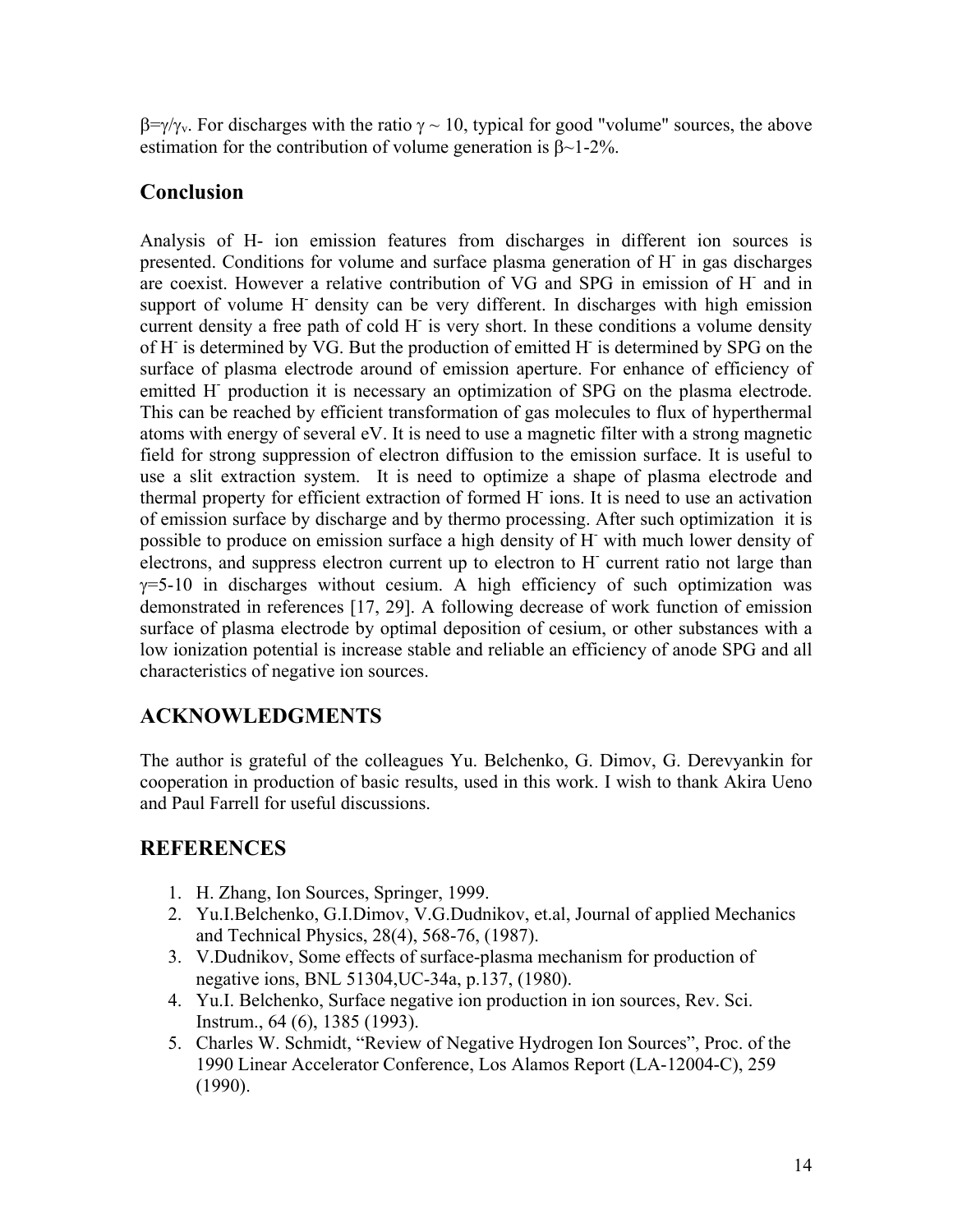- 6. J.Peters, EPAC'2000. Peters, LINAC' 98, Chicago, 1998. Peters, Rev. Sci. Instrum., 71(2), 1069 (2000).
- 7. Joseph Sherman and Gary Rouleau, AARAI 02, Denton, TX 2002.
- 8. R. Welton, Linac 2002 (2002).
- 9. J.Peters, Rev.Sci.Instrum., 75 (5), (2004).
- 10. V.Kuchinsky, V.Mishakov, A.Tibilоv, A. Shukhtin, Optica I Spektroskopiya, 39 (6), 1043, (1975).
- 11. M. Bacal, A. M. Bruneteau, W. G. Graham, G. W. Hamilton, and M. Nachman, J.Appl. Phys. 52(3), 1247 (1981).
- 12. K. Prelec, and Th. Sluyters, Formation of Negative Hydrogen Ions in Direct Extraction Sources, Rev. Sci. Instrum, Vol.44, No.10, (1973).
- 13. V. Dudnikov, The Method for Negative Ion Production, SU Author Certificate, C1.H013/04, No. 411542, Application, 10 March, 1972, granted 21 Sept.,1973, published 15 Jan.1974, Bul. No 2.
- 14. V. Dudnikov, Surface-Plasma Method of Negative Ion Production, Doctor Thesis, INP Novosibirsk, 1976 (unpublished).
- 15. V. Dudnikov, Rev. Sci. Instrum. 63(4),2660 (1992). V. Dudnikov, Rev. Sci. Instrum. 73(2), 992 (2002).
- 16. Yu. Belchenko, G. Dimov, V. Dudnikov, Izvestia Akademii nauk SSSR, Seriya Fizicheskaya, vol.37, no.12, p.2573-7, Dec.1973, ISSN0367-6765. Translated in: Bulletin of the Akademy of Sciences of the USSR Physical Series, v.37, no.12, p.91-5. 1974, Yu.I. Belchenko, G.I. Dimov, V.G. Dudnikov, Report INP, Novosibirsk, Rep. 66-72, (1972).
- 17. Michail Kishinevsky, Sov. Phys. Tech. Phys, 45, no.6, 1281 (1975), and 48, no.4, 773 (1978).
- 18. Leonid Kishinevsky, Isvestia An. SSSR, 38, 392(1974), translated Bul. Acad.Sci. USSR, Phys. Ser. V.38 (1974). Later these calculation were repeated by Cui [H.L Cui, J. Vac. Sci. Technol.,A, 9 (3), 1823 (1991)].
- 19. J. R. Hiskes, Comments At. Mol. Phys. 19(2), 59(1987).
- 20. K. W. Ehlers and K. N. Leung, Rev. Sci. Instrum. 53, 1423 (1982).
- 21. K, N. Leung, K. W. Ehlers, and R. V. Pyle, Rev. Sci. Instrum 56(3), 364(1985).
- 22. K.Jimbo, K.Ehlers, K.Leung, R.Pyle, Nucl.Inst.Methods, A 248, 282 (1986).
- 23. Yu. I. Belchenko, G. I. Dimov, and V. G. Dudnikov, ZhTF 43, 1720(1973).
- 24. Yu. I. Belchenko, G. I. Dimov, and V. G. Dudnikov, Proc. of the Symposium on the Production and Neutralization of Negative Hydrogen Ions and Beams, Brookhaven National Laboratory report BNL 50727, 79 (1977).
- 25. K. Leung, et al., AIP Conf. Proc.158, Edit J.Alessi, p.356, 1986.
- 26. K.Leung, at.al. Rev.Sci.Instrum., 58 (2), 235 (1987).
- 27. V.Goretsky, et.al, Rev.Sci.Instrum., 73 (3),1157 (2002).
- 28. Akira Ueno, Kiyoshi Ikegami, Yasuhiro Kondo, Rev.Sci.Instrum., 75 (5), 1714 (2004).
- 29. P.Litvinov, I.Savchenko, A New Plasma H<sup>-</sup> Source. Proc. of the  $7<sup>th</sup>$  International Symposium on the Production and Neutralization of Negative Ions and Beams, AIP Conf. Proc No.380, 272 (1995).